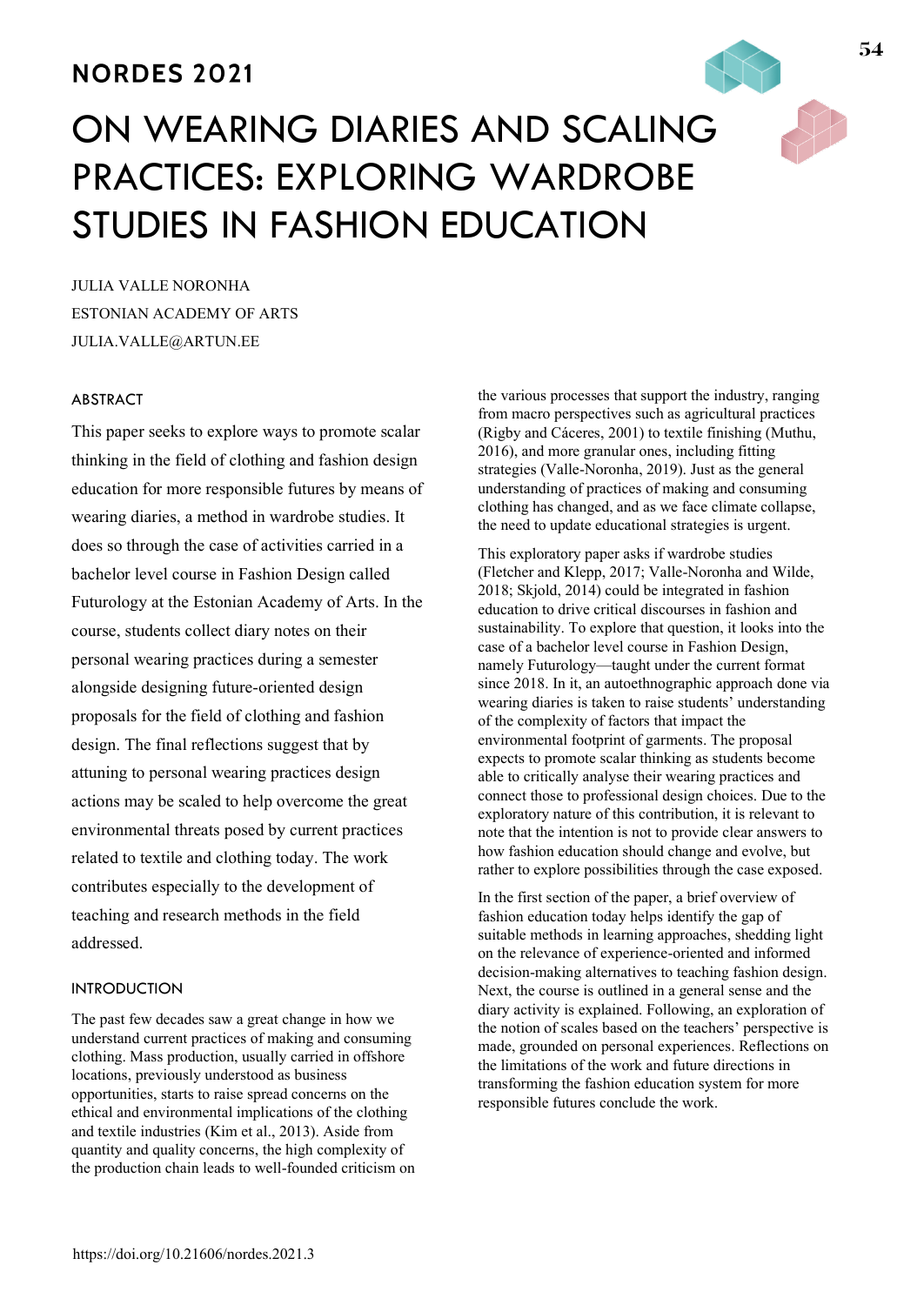#### FASHION EDUCATION NOW

From as early as the 60s, fashion designers have raised discussion on the need to change the ways we make, consume and wear clothes in the global north context, driven by the hippie movement. However, it is not until the early 2000's that the discourse started to gain strength in academic realms (e.g. Fletcher, 2008; Berlim 2012). These initial efforts focused on opening up the complex fashion industry and identifying a need for change, especially in terms of production and consumption. Since then, the field has become a fruitful arena for discussion, and countless valuable publications emerge each year, identifying new forms of thinking and designing clothing with an environmental balance in mind.

While the discussions are currently present in most educational environments, little efforts have been put so far in affecting the ways fashion design is taught in higher educational institutions, with rare publications offering specialised perspectives to fashion education (e.g. Parker, 2009; Williams, 2016). Until today, the well-established approach to teaching fashion as image making (McRobbie, 1998) remains prolific in most fashion curriculums, with few exceptions. Some examples that challenge this norm are the masters in Practice held in Common and Fashion Strategy at ArtEZ (ArtEZ, 2021) and Fashion Futures at UAL (UAL, 2021), where the focus moves towards shared practices in the first and experimental approaches to sustainability in the latter.

Recent studies carried in institutions across the globe (Williams et al., 2019) provide an overview of the current state of fashion education. It shows that while there is generalised interest in enacting new approaches and methodologies into current fashion design curricula, the little availability of targeted information, scarcity of time to develop new courses or activities, and a lack of institutional aims linked to environmental concerns restrict the implementation of change. As a result, students' efforts often remain in the scale of material choices, such as more sustainable fibres (cf. MacArthur Foundation, 2017) or less harmful pattern cutting practices, such as zero waste (Rissanen, 2013).

Interested in contributing to this discussion, this exploration asks about ways to support students in discovering and reflecting upon other forms of supporting a shift from an industry that does harm to an industry that does good, departing from their personal experiences as clothes wearers. It defies the current fashion design focus, which emphasises the imagetic dimension of clothing, often leaving aside its experiential dimension (Valle-Noronha, 2019: 33-46). Can a careful attention to the practices of wearing, including its material and experiential dimensions, shift the ways one designs?

# MAKING FUTURES FOR FASHION DESIGN

Fashion design is always looking forward through the practices of trend forecasting, understood as essential and frequently performed by professionals in the field (Choi et al., 2014). Due to this, trend forecasting often features as an essential subject or content within fashion education curricula in institutions across the globe (Gaimster, 2012). Aligned to this, the futurology course, offered to third year bachelor students at the Department of Fashion Design at the Estonian Academy of Arts, has historically taught and practiced trend forecasting. Here, I explore the course in its 2019 version. The course was organised in five meetings, spread over the course of a semester and a total of 36 academic hours (see Table 1 below).

Table 1 Summarised version of the course schedule.

| Dav          | <b>Content of the class</b>                                                                                                                     | Homework                                                                                                      |
|--------------|-------------------------------------------------------------------------------------------------------------------------------------------------|---------------------------------------------------------------------------------------------------------------|
|              | <b>Introduction</b><br>Course Intro<br>Video "Powers of Ten"<br>Delivery of Diaries<br>Group formation                                          | Start wearing diary, watch<br>the 3 selected 'future<br>scenario' videos and choose<br>a scope with the group |
|              | <b>What I Wear Workshop</b><br>Discussions based on<br>literature $+$ wearing<br>diaries<br>Future scenario<br>planning workshop (in<br>groups) | Develop the scenario and<br>start designing your final<br>project. Read literature                            |
| $\mathbf{3}$ | Interim presentation and<br>Peer Discussion                                                                                                     |                                                                                                               |
| 4            | Group Consultations                                                                                                                             |                                                                                                               |
|              | <b>Final Presentations</b>                                                                                                                      |                                                                                                               |

In summary, the course's learning outcomes are stated as:

- Develop critical awareness on contemporary issues and discourses in fashion design practices
- Practice systemic thinking, reflecting on design and designer's agencies and their societal and environmental impacts
- Get acquainted with methodologies to identify and approach trends in fashion and its ecologies

According to the Enciclopædia Britannica "Futurology, in the social sciences, is the study of current trends in order to forecast future developments" (2021). Within the course context, the urgent call for rethinking fashion industry practices has led to a provocation that challenges the general understanding of fashion forecasting. Instead of departing from examples of historical shifts of trends or an analysis of catwalks vs. streetwear, the course starts from the statement that the most relevant forecast today is that of climate collapse. Through this, it prompts students to rethink how trend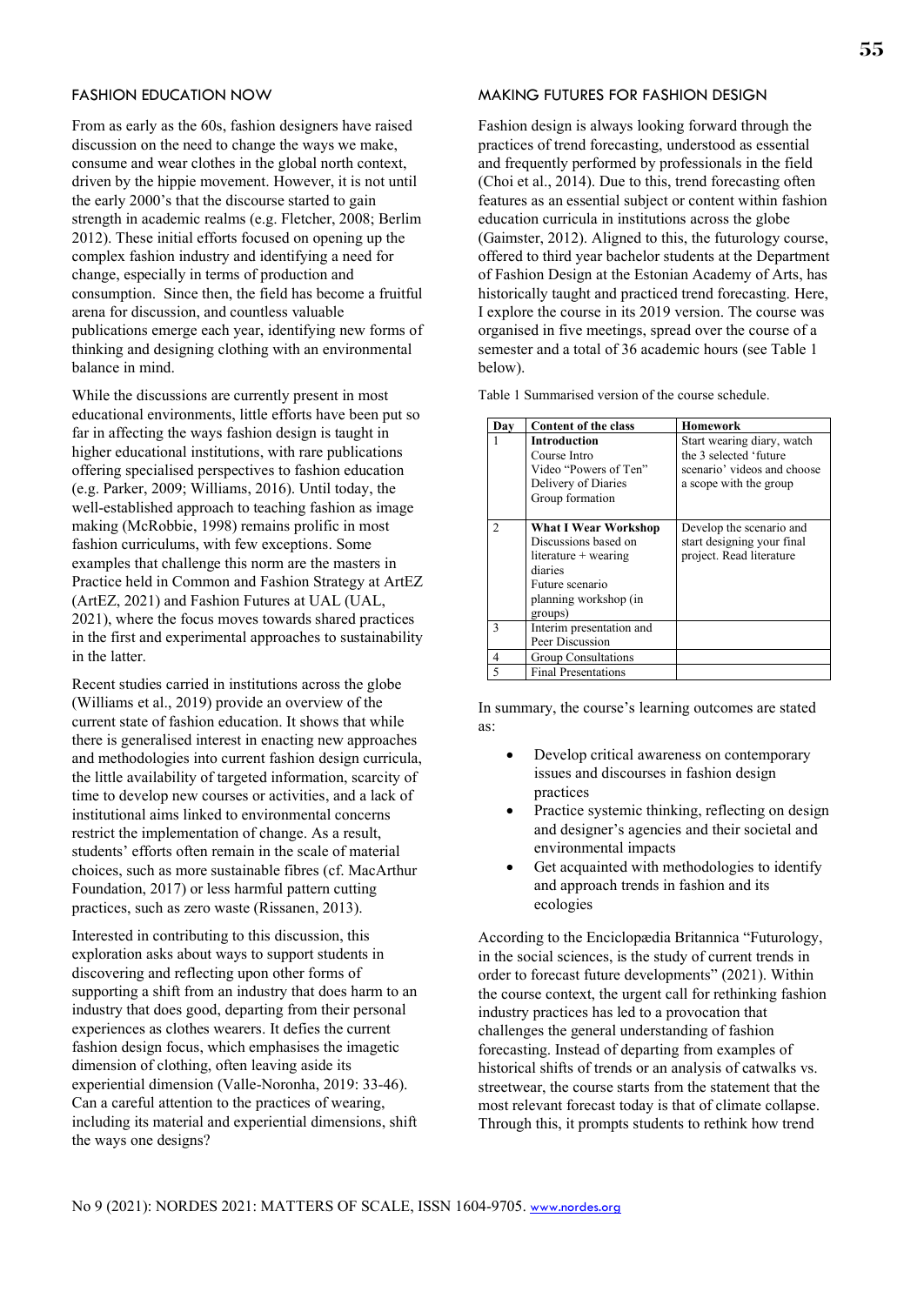forecasting could or should be carried in the field of fashion design to nurture better futures.

The introductory class focuses on presenting the current practices in the fashion industry, followed by the notion of scalar thinking, illustrated by the video 'Powers of Ten' (Eames Studio, 1977). Building a parallel with the video, the discussion with students revolves around how wearing practices may affect positively or negatively the fashion system. At the end of the first day, wardrobe studies are briefly presented to students as a means to carry research in fashion and are instructed on the 'wearing diary' method. They all take home a physical diary—a notebook with a set of questions about their wearing practices that should be filled at least once a week for the duration of the course. The Figure 1 below illustrates a spread from the diaries.



Figure 1 . Example of a wearing diary with the set of questions and instructions in a loose sheet.

The instructions asked students to make diary entries discussing topics such as: garment age, period in use, fibres composition/textile processing, country of manufacture, quality, maintenance practices, affective bonds and brand ethics. A number of digital resources that could help students in evaluating the environmental footprint of their garments was provided together with course literature.

Alongside this individual activity, students formed groups to design a product or service that targets a specific issue, making use of future scenario planning methods. At the end of the course, they are expected to present their outcomes.

## FROM PERSONAL TO INDUSTRIAL PERSPECTIVES: SCALING THOUGHTS IN FASHION DESIGN

The wearing diary activity sought to support the development of critical reflection on wearing practices, drawing from findings in my doctoral dissertation (Valle-Noronha, 2019). It built on previous works in the burgeoning field of wardrobe studies (Cwerner, 2001; Fletcher and Klepp, 2017; Skjold, 2014) that identify

the wardrobe as a space for investigations in the field of fashion studies. Concomitantly, the experiential dimension of clothing — how one feels about the clothes one wears — becomes relevant and an alternative way to explore clothing, overcoming the prevalent focus on image.

When the fashion design student becomes aware of the intricate factors behind the environmental impact of a garment, his practice in the scale of designing is prone to change, affected by the reflections on the intimate, personal scale. For example, knowing that fitting issues may affect the longevity and intensity of use of a garment may suggest new ways of fitting clothes, encompassing longer wearing experiences. Additionally, finishing processes that add to the environmental footprint of a garment (e.g. prints, embroideries, etc.) may be reimagined through different surface design approaches.

On a positive note, students stated becoming more aware of how small design decisions affect the final environmental impact of a garment. On a negative note, they also stated an increased sense of self-criticism consciousness, which may have prevented them from wearing or cherishing garments that carried in them clearly unsustainable practices.

Looking at fashion design from the perspective of dressing practices may enable the realisation of subtleties hardly perceived when disconnected from the notion of experience and increase criticality in design practice. Some examples discussed in the class environment include caring, adapting, and mending instructions, the under-exploration of clothing tags for communicational purposes, clothing care services beyond laundering, mending and ironing, amongst others. From these discussions, new actionable solutions may emerge, under industrial or more artisanal scales.

# DISCUSSION AND FUTURE DIRECTIONS

The limitations of this exploratory paper are found especially in the small number of times that the course has been running under the exposed format (2) as well as the reduced number of participating students (between 4-6, directly reflecting the low student:tutor ratio at the institution). Even though students have stated a growing awareness of processes that foster or hinder environmentally friendly practices, tracing how exactly such changes in awareness may have affected the design work, nevertheless, is extremely difficult.

The paper hints to the field of wardrobe studies, with a particular interest in investigations of wearing experiences and practices, as an umbrella of methods to be explored not only for research purposes but also for educational and professional outputs. The main reasoning lies in the fact that few methodologies have been crafted specifically to the field of fashion design,